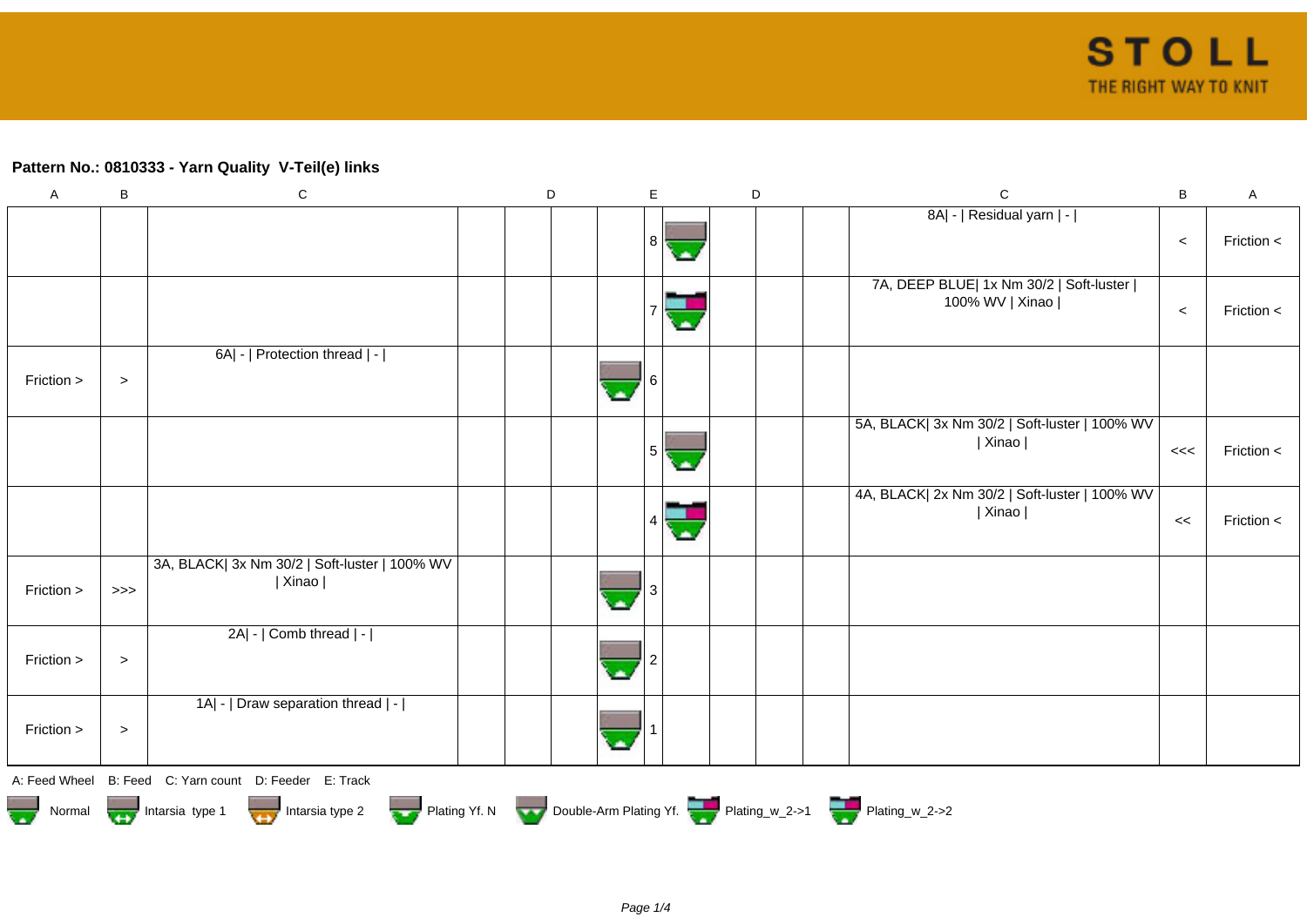## **Pattern No.: 0810333 - Yarn Quality V-Teil(e) rechts**

| $\boldsymbol{\mathsf{A}}$ | B      | $\mathbf C$                                                | D | E | D |  | $\mathbf C$                                                        | B     | $\mathsf A$ |
|---------------------------|--------|------------------------------------------------------------|---|---|---|--|--------------------------------------------------------------------|-------|-------------|
|                           |        |                                                            |   | 8 |   |  | 8A  -   Residual yarn   -                                          | $\,<$ | Friction <  |
|                           |        |                                                            |   |   |   |  | 7A, DEEP BLUE  1x Nm 30/2   Soft-luster  <br>100% WV   Xinao       | $\,<$ | Friction <  |
| Friction >                | $\, >$ | 6A  -   Protection thread   -                              |   |   |   |  |                                                                    |       |             |
| Friction >                | $>>>$  | 5A, BLACK  3x Nm 30/2   Soft-luster   100% WV<br>  Xinao   |   |   |   |  |                                                                    |       |             |
|                           |        |                                                            |   |   |   |  | 4A, BLACK  2x Nm 30/2   Soft-luster   100% WV<br>  Xinao           | <<    | Friction <  |
| Friction >                | $>>>$  | 3A, BLACK  3x Nm 30/2   Soft-luster   100% WV  <br>  Xinao |   |   |   |  |                                                                    |       |             |
| Friction >                | $\, >$ | 2A  -   Comb thread   -                                    |   |   |   |  |                                                                    |       |             |
| Friction >                | $\, >$ | 1A  -   Draw separation thread   -                         |   |   |   |  |                                                                    |       |             |
|                           |        | A: Feed Wheel B: Feed C: Yarn count D: Feeder E: Track     |   |   |   |  |                                                                    |       |             |
| Normal                    |        | Intarsia type 1<br>Intarsia type 2                         |   |   |   |  | Plating Yf. N Double-Arm Plating Yf. Plating w_2->1 Plating w_2->2 |       |             |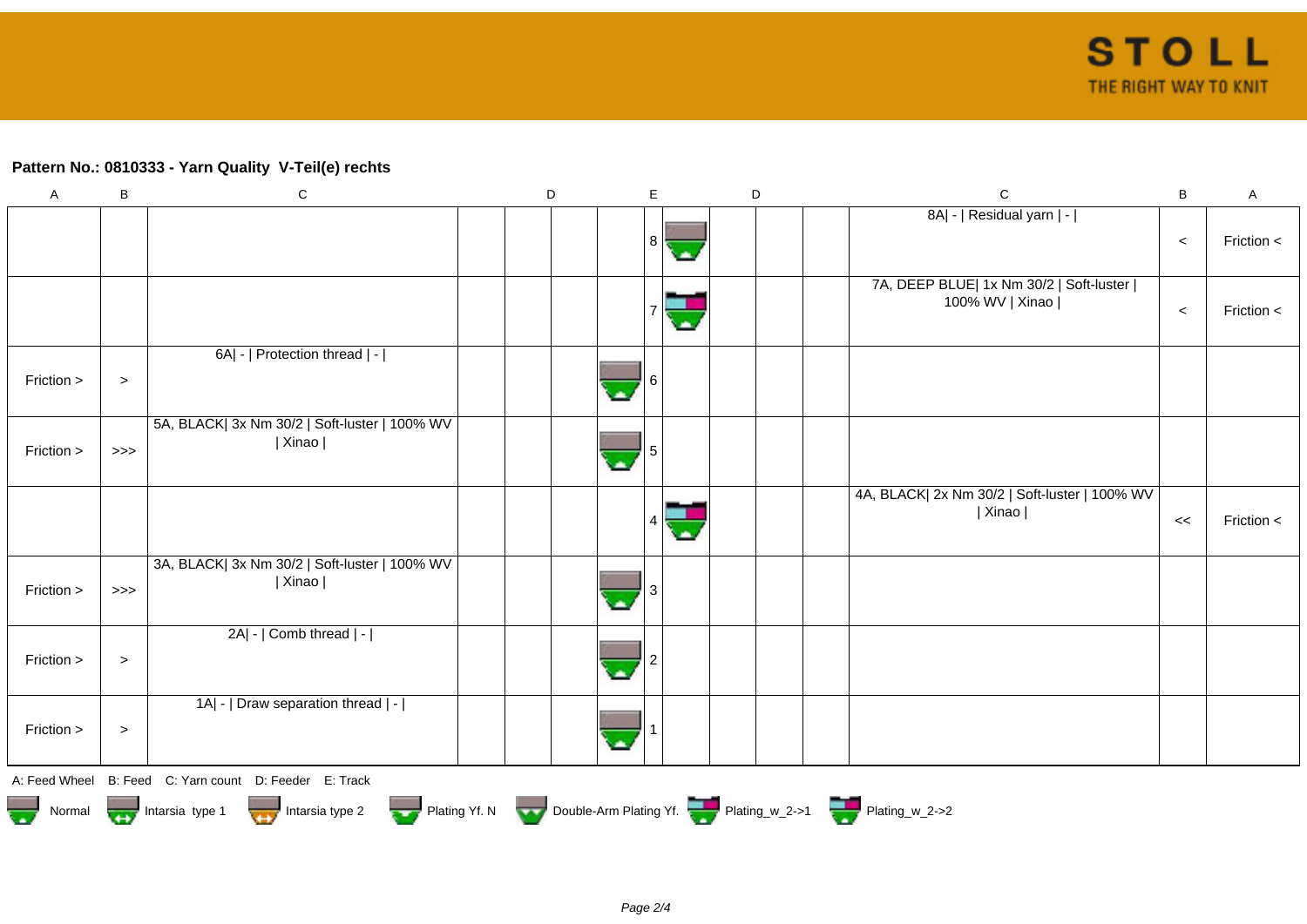## **Pattern No.: 0810333 - Yarn Quality R-Teil(e)**

| $\mathsf A$ | B                                                                                          | ${\bf C}$                                                |  | $\mathsf D$ |  | E        |  | $\mathsf D$ |  |  | $\mathsf C$                                                 | $\, {\bf B}$ | A          |
|-------------|--------------------------------------------------------------------------------------------|----------------------------------------------------------|--|-------------|--|----------|--|-------------|--|--|-------------------------------------------------------------|--------------|------------|
|             |                                                                                            |                                                          |  |             |  | $8\vert$ |  |             |  |  | 8A  -   Residual yarn   -                                   | $\,<$        | Friction < |
|             |                                                                                            |                                                          |  |             |  |          |  |             |  |  | 7A, DEEP BLUE  1x Nm 30/2   Soft-luster  <br>100%WV   Xinao | $\,<$        | Friction < |
| Friction >  | $\,>$                                                                                      | 6A  -   Protection thread   -                            |  |             |  |          |  |             |  |  |                                                             |              |            |
|             |                                                                                            |                                                          |  |             |  | 5        |  |             |  |  |                                                             |              |            |
|             |                                                                                            |                                                          |  |             |  |          |  |             |  |  | 4A, BLACK  2x Nm 30/2   Soft-luster   100% WV<br>  Xinao    | <<           | Friction < |
| Friction >  | $>>>$                                                                                      | 3A, BLACK  3x Nm 30/2   Soft-luster   100% WV<br>  Xinao |  |             |  |          |  |             |  |  |                                                             |              |            |
| Friction >  | $\,>$                                                                                      | 2A  -   Comb thread   -                                  |  |             |  |          |  |             |  |  |                                                             |              |            |
| Friction >  | $\, >$                                                                                     | 1A  -   Draw separation thread   -                       |  |             |  |          |  |             |  |  |                                                             |              |            |
|             |                                                                                            | A: Feed Wheel B: Feed C: Yarn count D: Feeder E: Track   |  |             |  |          |  |             |  |  |                                                             |              |            |
|             | Normal Intarsia type 1 Intarsia type 2 Plating Yf. N Double-Arm Plating Yf. Plating_w_2->1 |                                                          |  |             |  |          |  |             |  |  |                                                             |              |            |